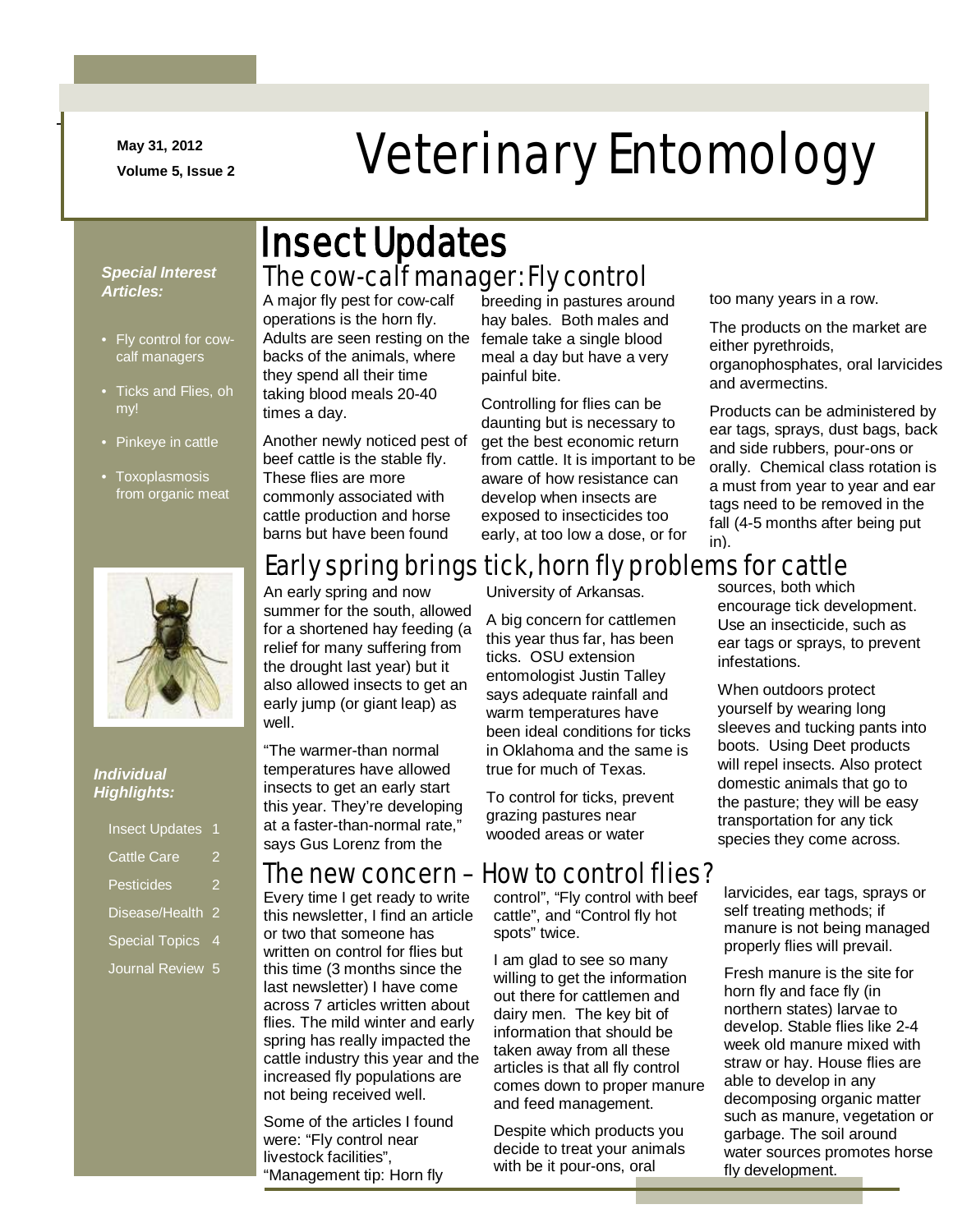

*"As with most diseases in cattle, good prevention and early detection can minimize the losses pinkeye can have on your operation."*

# facebool



 Livestock Veterinary Entomology can now be found on the social media network facebook.

[Like](http://www.facebook.com/home.php#!/pages/Livestock-Veterinary-Entomology/167510926643206) the page to find out more.

Liking this page will not result in your personal information being made public. This page is designed to provide another means of communication with livestock/veterinary entomologists.

### **Veterinary Entomology Page 2 of 5**

## Dealing with pinkeye Cattle Care

Pinkeye has been recorded by face flies in particular. USDA to be the second most common disease in calves greater than 3 weeks and the leading condition affecting breeding age beef heifers.

Calves with pinkeye typically sell for \$100 per head **LESS** than calves without pinkeye. That should make you concerned.

*Moraxella bovis* is the typical infectious agent of pinkeye and treatment be done when it can be transmitted by flies,

Face flies are currently listed as not found in Texas but that could change. Face flies have the ability to transmit the infectious agent of pinkeye up to 3 days following a feeding.

Vaccines are one way to assist in controlling pinkeye in calves and cattle but should not be the sole means of control. It is recommended that early

pinkeye is discovered.

Early treatment provides a better chance for clearing up the infection with less complications and scarring. It also serves to decrease the shedding of the bacteria and the risk of transmission to other cattle.

In addition, proper sanitation, manure management and good fly control are a must to lower the face fly population.

### Orange oil shows promise for pathogen reduction Pesticides Update/Outlook

Scientists from U of Arkansas and Colorado State are investigating the use of orange oil as an *E. coli* inhibitor on the chilled carcasses of cattle.

Researchers say that a 1% solution of cold pressed terpeneless Valencia orange oil at the chilling stage of the

carcass could be an additional step to reduce pathogens.

Orange oil is not dangerous to humans, pets or livestock and is already being used in some livestock and household preparations for pest control.

An USDA-ARS study describes feeding orange pulp to cattle to reduce enteric

pathogens. It says initial lab results indicate that citrus products included in ruminant rations decreased pregastric gut and lower-gut populations of *E. coli* O157:H7 and *S. typhimurium*, without causing a significant change in fermentation end products.

## EPA changes pyrethroid insecticide labels

According to information I have received from Texas AgriLife Extension urban entomologist Mike Merchant, pyrethroid labels for application on non-agricultural areas have been changed by EPA.

These changes are related to weather conditions, such as wind speed and rain conditions during the time of application.

The article suggests that pest control companies

record this information on their invoices at the time of application and I think this is great advice for anyone with a private or commercial license to apply pesticides.

### Human & Animal Disease & Health Organic meat a greater Toxoplasmosis risk

A study published in the May 2012 issue of *Clinical Infectious Diseases* says that an increasing trend to produce freerange organically raised meat could increase the risk of *Toxoplasma gondii* contamination in meat.

The reason the risk is higher in livestock and poultry that are "free-range" or spend most of their lives on pasture, is

because during their production phase they have more exposure to soil that may contain *Toxoplasma gondii* oocysts.

An article in **MyHeathNewsDaily** says the oocysts have been found mostly in swine, poultry, sheep and wild game and less in dairy or beef cattle but it can be transmitted through raw or undercooked ground beef.

Many are aware of *Toxoplasma gondii* being spread to pregnant women through cat feces but many do not realize it can be spread via undercooked meat and unwashed fruits and vegetables contaminated from the soil.

Transmission is less likely to occur if food is washed properly and cooked thoroughly before consumption.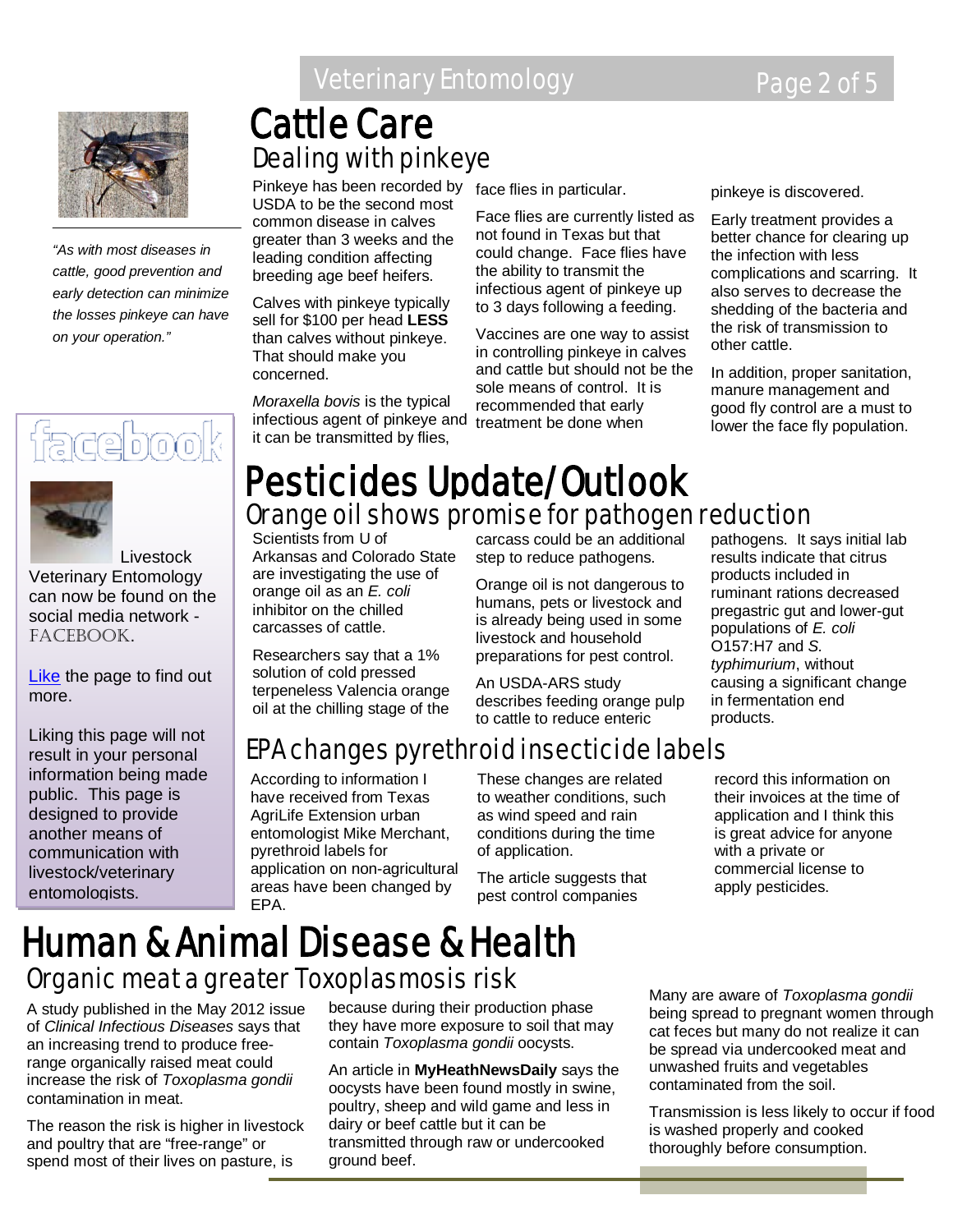### Know the signs of a disease outbreak

When it comes to preparing for animal disease outbreaks, it is important that you and your employees know what to look for.

An easy way to identify the signs of a possible disease outbreak is to memorize the acronym BUDDIES. Each letter stands for a **Dead** or down animals – more symptom that if seen deserves a

call to your veterinarian.

#### BUDDIES:

**Blisters** or vesicles around the mouth, nose, teats or hooves. **Unusual** ticks, maggots or other things on the skin of an animal that are normally not seen. than usual.

**Diarrhea**, more than usual, especially in older growing or more mature animals. **Illness** or abortion – more than usual.

**Eating** abnormally, especially feed refusal.

**Staggering** or spasms, a sign identified, the better the of possible neurological disease.



"The faster an animal is situation will be," says Dr. Julie Smith.

### Anaplasmosis may be more common, widespread this year

An abundance of insects borne by an early spring could mean an earlier-thannormal occurrence of a sometimes fatal cattle disease called *anaplasmosis*.

Anaplasmosis is transmitted from animal to animal by biting insects such as horse flies, stable flies and ticks. It can also be spread by contaminated needles or surgical instruments such as dehorners, castration instruments or tattoo instruments. The disease is typically age

### An update on "Pigeon Fever" in horses

No birds involved. "Pigeon fever" is an equine disease also called Dryland Distemper that causes abscesses and swelling in the horse's pectoral region causing a "pigeon-like" appearance. It is caused by the bacteria

*Corynebacterium pseudotuberculosis* and is more common to occur in dry areas of the Western US but cases diagnosed in other parts of the country may increase.

related, with severe cases affecting mostly older animals.

 will respond and attack the invader which in turn destroys red blood cells. Then With anaplasmosis, red blood cells become infected. At some point, the immune system of the infected animal signs of clinical anemia will appear.

j Early clinical signs include a temperature of 104°F to 107°F, decreased appetite,

Although "pigeon fever" is not being regulated by TAHC, they have seen an increase of calls and questions about the disease. In 2011, there were 350 positive cases which is 4 times as many as the number of cases in 2010. One factor for this increase could be due to the severe drought and fly activity.

Affected horses can show various signs including fever, weight loss, swelling of the breast muscles or belly, and other

 decrease in milk production and weight loss, yellowed mucous pale mucous membranes, lethargy, a weakness. As the disease progresses, other signs may be noted such as membranes, constipation, agitation, abortion and death.

Death is due to red blood cells being lost and no way for oxygen to be moved to tissues, the animal dies of anoxia.

areas. Abscesses can be external and internal (much harder to treat in a timely fashion). Prompt veterinary care is needed and encouraged for successful treatment.

Bacteria can live for extended periods of time in dry soil and be transmitted by flies. Fly control is a must, as is isolation, pus drainage disposal which contains infectious bacteria and wound treatment.

### Vesicular Stomatitis detected in two horses in New Mexico

APHIS confirmed the infection of two horses in Otero County that were tested after vesicular lesions were observed.

The premises of the horses' remains under quarantine and no further cases have been identified. Inspectors looked at all livestock within a one mile radius.

Due to the finding of vesicular stomatitis, all livestock leaving Otero

### Diseased horses smuggled into West

Ten adult horses and four yearlings<br>seized crossing over the Rio Grand seized crossing over the Rio Grande River, were found to be diseased and tested positive for Equine Piroplasmosis (EP).

EP is routinely found in Mexico and other countries around the world but is not considered to be endemic to the US.

EP is a blood borne protozoal disease that can be fatal to horses and could

Co. will be required to have an inspection by a veterinarian within 7 days of transport if they are travelling to a public event such as roping, racing, breeding or other forms of public exhibition or traveling interstate.

TAHC prohibits entry of animals from VS quarantined premises, and also requires livestock to be accompanied

create major constraints to interstate and international movements if left undetected. It does not affect humans.

TAHC recently passed EP rules requiring testing of race horses prior to entry into a Texas track, and numerous other states have done the same because of recent cases found in that population of horses.

"Racing Quarter horses with some connection to Mexico appear to be at by a valid certificate of veterinary inspection.

VS can cause blisters and sores in the mouth and on the tongue, muzzle, teats or hooves of horses, cattle, swine, sheep, goats, llamas and a number of other animals. Lesions usually heal in 2- 3 weeks. VS mimics foot-and-mouth disease and should be reported.

highest risk of testing positive to the emerging disease," according to Dr. Dee Ellis, State Veterinarian and TAHC Executive Director. Dr. Ellis has stated, "This situation highlights the ongoing border security problems Texas is facing, which leads to an increased risk of disease introduction for the Texas livestock population when animals enter our state illegally." Citizens should contact officials if they see unusual activity near the border.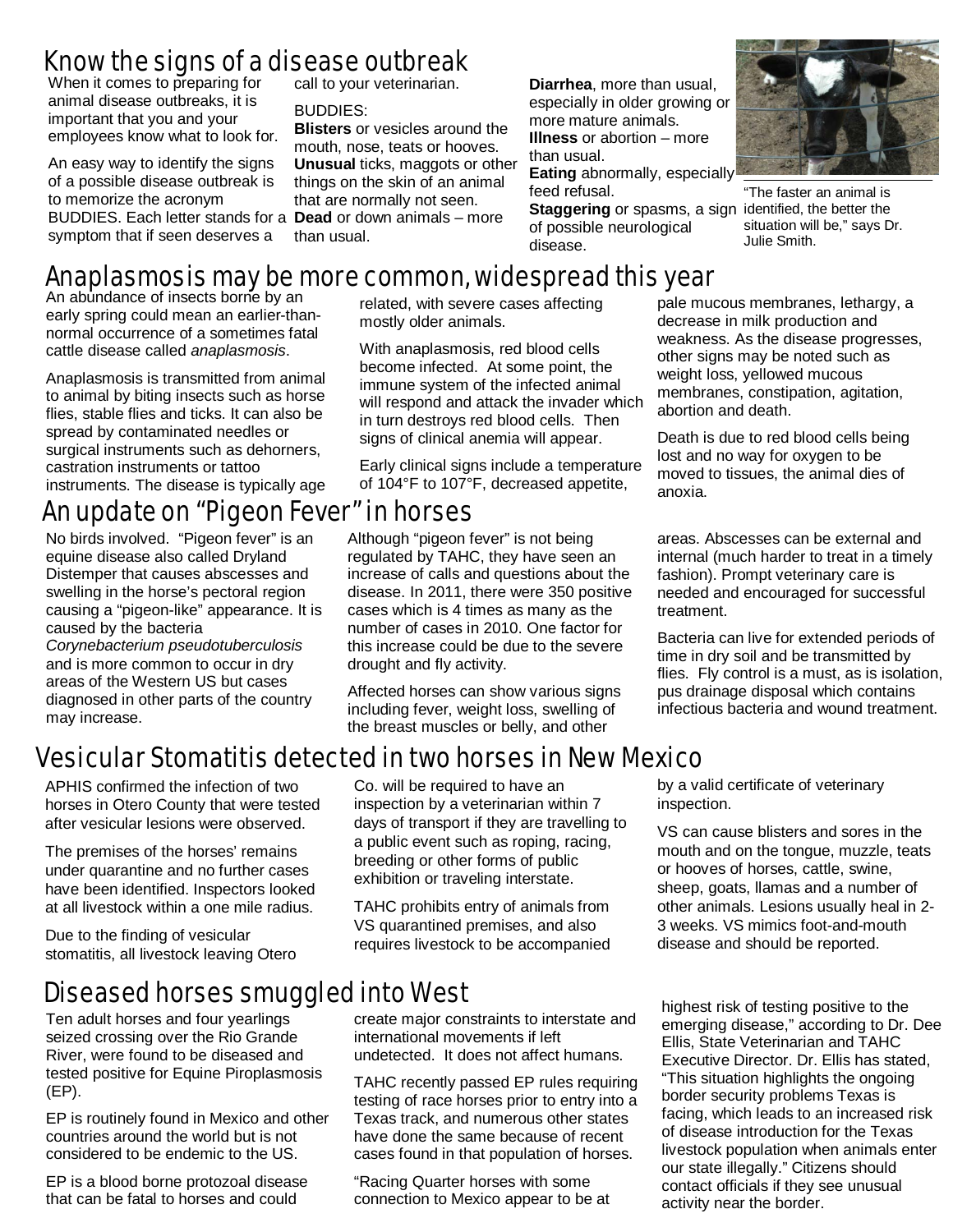# **Special Topics of Interest**<br>Don't let your herd get bugged by internal parasites

When was the last time you looked over your parasite-control program? If it's been awhile, you may need to dust off your plans and give them a tweak or two, since recommendations have probably changed since you last thought about parasites. Here are some things to consider as you examine your plan.

#### **Negative impacts**

Strategic deworming for your herd and individual animals must be a foundation practice. "Worms suppress animal appetites and disturb immune function," Dr. Bliss says.

"The more efficient an animal is, the greater impact parasites can have on maintaining efficiency."

#### **Early-lactation factor**

Nowhere is that more obvious than for early-lactation cows. "If parasites are

present in the animal, or if she is being exposed to infective larvae during this period, another physiological stress is being added to an already-stressed animal."

#### **Vulnerable herds**

Most people associate parasite-control with grazing operations and those herds do carry the greatest risk of parasite contamination. Cows on pasture only while dry still maintain a moderate-tohigh exposure, and cows with access to an exercise lot also carry a moderate risk. Cows with access to dirt dry lots and cows on concrete dry lots or cows completely confined face a low risk of parasite contamination.

But that does not mean NO contamination. That is because cows and heifers brought into the operation may have spent time on infested pastures or

facilities and brings the parasites along when they enter your herd.

#### **Resist resistance**

As with any management tool, you want to gain the most benefit from your deworming program. This means being aware of, and managing against, parasite resistance to products.

Dewormer resistance has been detected in all of the economically important gastrointestinal worms of cattle, says Dr. Shulaw. Not saying all worms are resistance in all countries to all classes of dewormer but it does indicate a need for concern in regards to current deworming practices.

Cattle should only be treated after a fecal egg count has been done to determine the presence of parasites, and then develop a plan for treatment.

### Use caution when thinking about restocking after drought

Experts at Texas AgriLife Extension advise beef cattle producers to use caution and strategic planning when thinking about restocking herds after the drought.

During the spring and early summer, rainfall has occurred in portion of the state and this promoted the growth of forages on pastures, but cattle

producers need to be careful when evaluating their operations.

"I think so far people are being really cautious," said Dr. Anderson, livestock economist. "I think producers are waiting to see if this rain is going to last. They should be asking 'How long is it going to take for your pasture to recover?' and 'What is going to happen once we get into the summer?'"

Dr. Redmon says producers should always consider the threat of drought.

"If you are completely destocked, stay out a year and let that pasture recover for a year before coming back in," he said. "Overall, I just think it's a little too soon to start restocking. I think producers need to be very cautious; remember more is not always better."

### La Nina is finished, National Weather Service says

The National Weather Service announced in May that the 2-year La Nina weather phenomenon is over. This is believed to be good news for drought areas of the south and hurricane areas along the coast.

La Nina is the cooling of the central Pacific Ocean and the greatest effects are seen during the winter months, usually triggering drought in the

southern US and increasing rainfall further north.

Eastern Texas received much-needed moisture early this year but West Texas still remains locked in an intensive drought.

Drought conditions continue to occur throughout western and south-central Texas as well in Georgia and South

Carolina.

During the early spring, drought areas expanded while ongoing drought intensified across the interior Southeast due to a lack of adequate precipitation, above normal temperatures and increased evapotranspiration rates.

In contrast, drought improvement was noted across southern New England and southeast Florida.